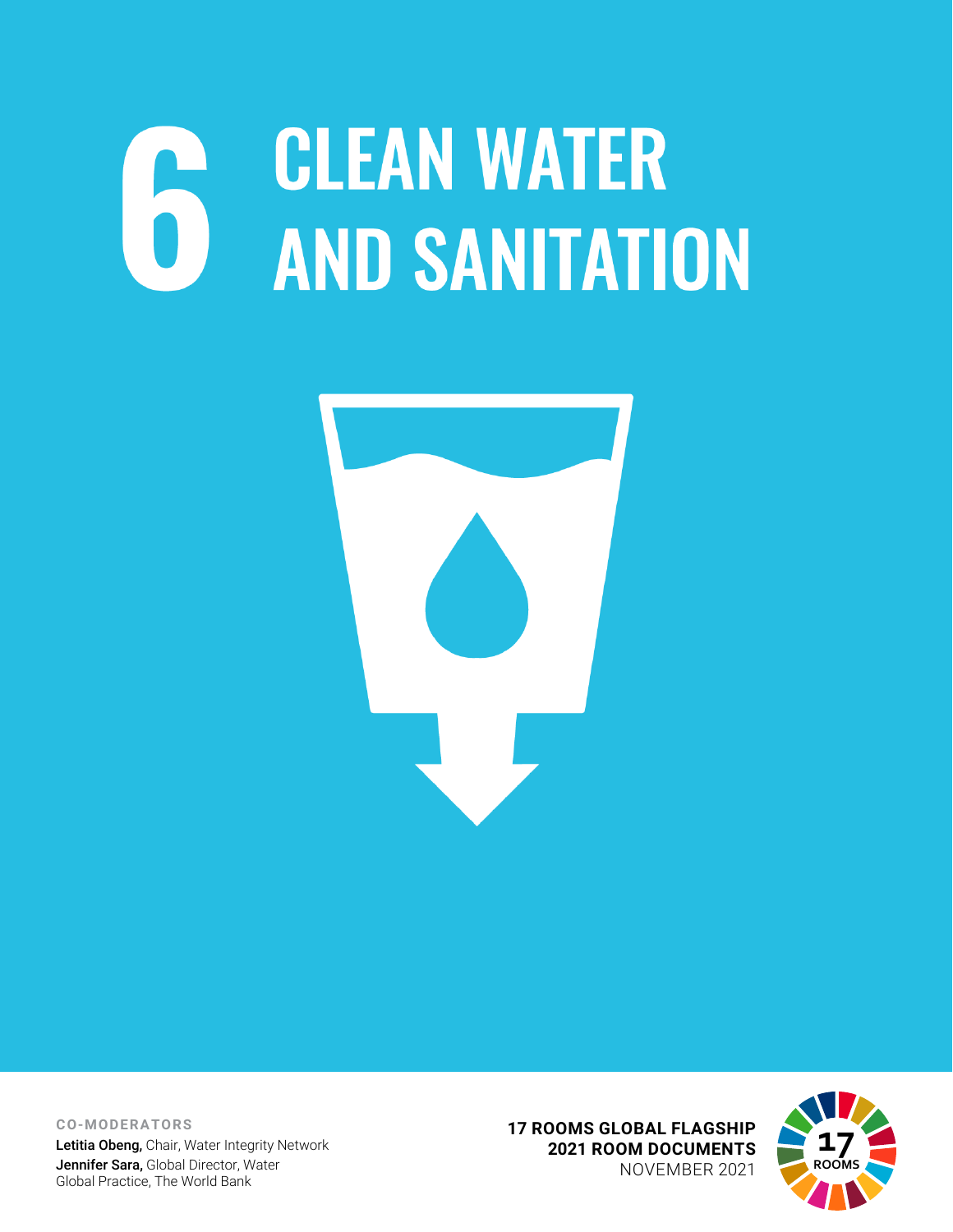This document summarizes the ideas and actions that emerged from Room 6, a working group for Sustainable Development Goal 6 on Clean Water and Sanitation, that convened as part of the annual 17 Rooms global flagship process in 2021. Th[e 17 Rooms initiative](https://www.brookings.edu/project/17-rooms/) is co-hosted by the Center for Sustainable Development at The Brookings Institution and The Rockefeller Foundation. Each Room, one per SDG, was asked to identify actionable priorities that can be advanced by the end of 2022 to improve some component of 2030 outcomes for its respective Goal. Corresponding documents prepared by the other flagship Rooms are availabl[e here,](http://www.brookings.edu/17rooms2021) alongside a synthesis report prepared by the 17 Rooms secretariat.

## **Reframing the challenge: Sanitation as a resource at scale—for fertilizer production, new water, energy generation and finance from carbon credits**

**Room 6: What would it take to change the scope for system change**

Jennifer Sara, Letitia Obeng, and Monika M. Weber-Fahr

**Water, Sanitation and Hygiene (WASH) Services General**: 3.6 billion people, almost half the global population, have no safe means for excreta disposal. **Education:** Nearly one in five primary schools have no sanitation services—approximately one-third in sub-Saharan Africa and Oceania.

**Background:** The slow and slowing progress in achieving Sustainable Development Goal (SDG) 6 ensuring availability and sustainable management of water and sanitation for all—is motivating a search for new pathways. The stakeholders and delivery mechanisms commonly involved and mobilized for closing the massive and growing gap in water, sanitation and hygiene services—despite

huge efforts, considerable knowledge accumulated and innovation through municipalities, corporates and startups—are overwhelmed by the magnitude of the challenge. It is now [recognized](https://www.nature.com/articles/s41545-020-0072-8) that both untreated human excreta and wastewater, and certain treatment methods, can be a major contributor to a country's greenhouse gas (GHG) emissions. New income streams from carbon credits and new political economy settings may now offer themselves up for a re-think of the systems we deploy when we manage the collection, transportation, treatment, discharge, and reuse of human excreta (urine and feces) from both onsite systems and sewers.

**What's wrong with fecal sludge and wastewater for our health, our climate, our food, our biodiversity, and in terms of human rights?** Most of us will know that the absence of sustainable sanitation services—i.e., when we inadequately manage both untreated and treated excreta and fecal sludge—has considerable, systemic, and negative effects across multiple other systems that shape our lives. Access to adequate sanitation is a human right. We know that poor management **The untold story of sanitation and climate change Emissions:** Direct and indirect emissions across the sanitation service chain include  $CH_4$ , N<sub>2</sub>O and CO<sub>2</sub> (indirectly from the energy needed for waste conveyance and treatment, and directly from the process of waste conversion/treatment itself). **Variability by system:** Depending on methods deployed along the sanitation service chain, GHG emissions can differ dramatically. **GHG contributions of up to 45% or more:** In a city such as Kampala, the contribution of GHGs from the onsite sanitation systems alone can be larger than industrial energy use, the buildings and the on-road transportation combined. GHG emissions from sanitation in Santiago, Chile ar[e projected to reach](https://pubmed.ncbi.nlm.nih.gov/17548144/)  [50% of national emissions by 2027.](https://pubmed.ncbi.nlm.nih.gov/17548144/) **Adaptation a major challenge:** Sanitation systems are often the first very visibly and dangerously hit by floods, droughts, and power outages, ceasing to function adequately, and creating major health challenges. At the same time, innovative technologybased 'workarounds' and community-based solutions can offer ways to adapt to new realities but require targeted investments and struggle to get to scale. **Missing in action in the global climate dialogue**: Only a handful of countries [mention](https://www.nature.com/articles/s41545-020-0072-8) sanitation in their Nationally Determined Contributions (NDCs).

leads to dire health consequences in terms of, for example, diarrhea, dysentery, and death from exposure to feces. We know that women and girls particularly lose out in terms of access to education, safety, menstrual and regular health when they do not have access to a safe means of disposal of human excreta. We know that a lack of adequate treatment leads to contamination of receiving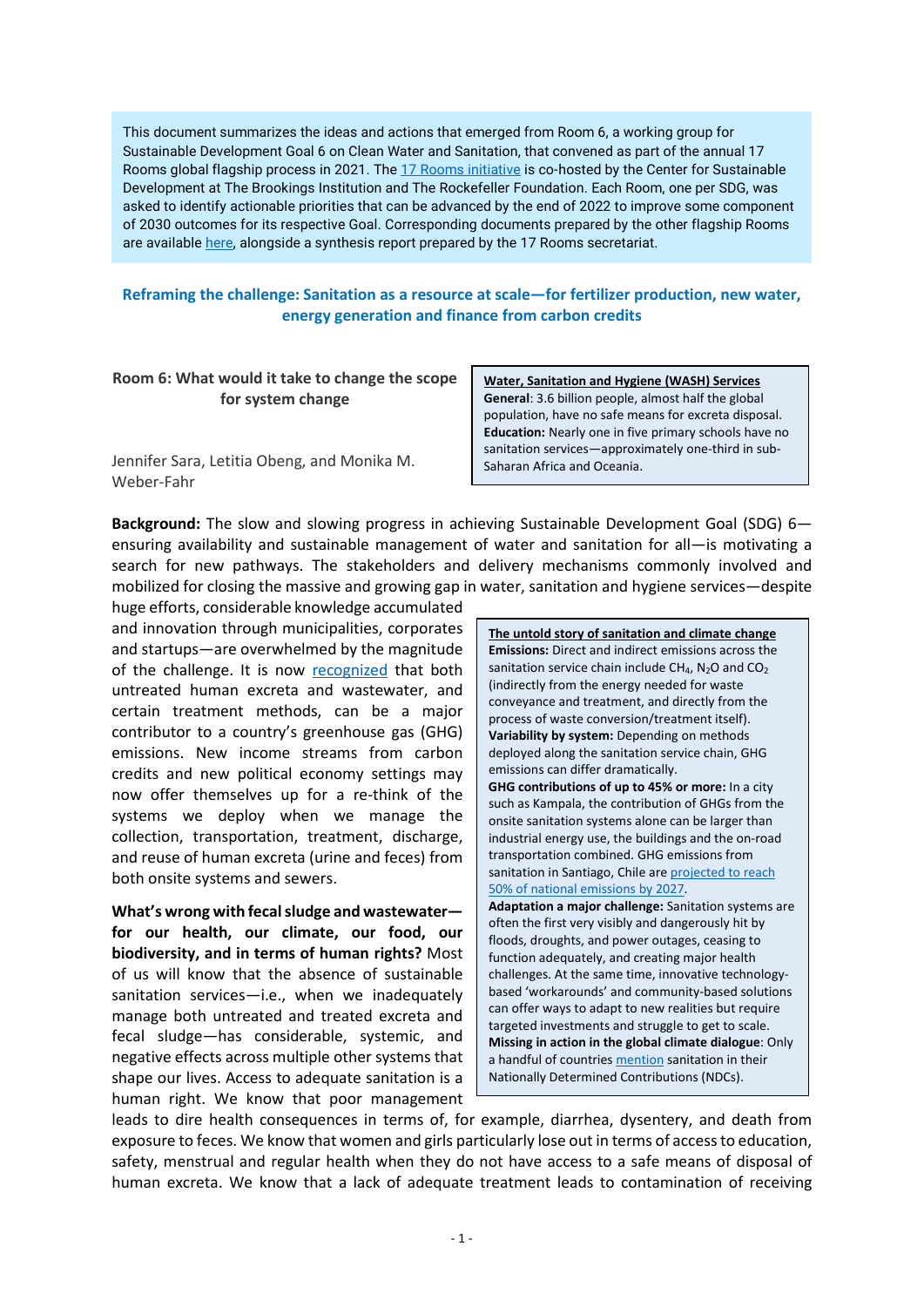waters, creating health-risks for those who drink affected water or eat agricultural products grown with it. And we know that poorly or untreated fecal sludge and wastewater can pollute rivers, lakes and marine waters, killing aquatic fauna and flora, unbalancing and eventually destroying biodiverse environments, threatening the livelihoods and food sources of the many people who rely on fish as a key source of protein. What many of us do not know, however, is that whenever fecal waste accumulates or is treated, greenhouse gases are emitted, mostly and considerably so in the case of methane, nitrous oxide, and carbon dioxide. The GHG "footprint" of sanitation is considerable and needs to be fine-tuned; it may well prove to become a game changer for mitigation measures in many countries.

**Reframing the challenge: Sanitation as a resource for energy, fresh water, fertilizer components, and carbon credits.** The climate mitigation dimension of sanitation is likely to offer new income streams and opportunities for blended financing—in turn opening up the opportunity for a "re-think" of systems and which groups they serve and how. Current systems are designed with the individual human user as the only focus—his and her needs, convenience, and desire for "out of sight and out of mind" solutions, and urban or rural service providers' ability to service these needs. The advent of additional and new income streams—and the broader imperatives from the climate mitigation mandate—allows for substantive re-think of the systems deployed, creating the opportunity for a systemic shift. What if sanitation systems were designed with the primary purpose of generating highvalue outputs for the fertilizer industry, the energy sector, or the water reuse needs of communities? What if they were designed primarily to reduce GHG emissions? Significant innovation has happened in the sector in the past years—particularly in the space of off-site latrine solutions, composting, etc. but none has re-considered the "basics" of the system itself. Some cities, including Stockholm and Helsingboer, have experimented in this direction. Some communities are incorporating research-based approaches to trialing a new water-sensitive approach to managing water and sanitation.<sup>[1](#page-2-0)</sup> And elsewhere, the concept of bio-factories or Water Resource Recovery Facilities are being developed as a first step. This proposal suggests exploring further opportunities for a fundamental rethink and consequently—a potential shift at scale.

**What would it take to design the systemic and societal changes needed to transform the human waste management sector into a resource at scale?** Reframing the sanitation challenge would need to involve multiple sectors, including the energy sector, the agriculture sector, the water sector and the environmental sector and those involved in managing carbon credits, just to name a few. Room 6 recommends a range of steps necessary to substantiate the opportunity for a rethink and for reframing: [2](#page-2-1)

- The economic case: Looking at excreta as a resource across the whole sanitation value chain could involve putting together a convincing analysis of the economics—for sourcing energy, fertilizer inputs, clean water, carbon credits from the sanitation sector, perhaps including suggestions/requirements for making it attractive for relevant sectors.
- The business case (and model) for the private sector to invest: Establishing the rationale for private investment opportunities towards transforming excreta into a resource (fertilizer, new water, energy, and carbon credits), including the role of blended finance, and consider building a (private sector driven) coalition that is interested in piloting and building relevant use cases at scale. For example, the fertilizer industry is beginning to embark on new

<span id="page-2-0"></span><sup>&</sup>lt;sup>1</sup> The RISE program (Revitalising Informal Settlements and their Environments (RISE) is co-designing locationspecific solutions that integrate green infrastructure to strengthen the whole-of-life water and sanitation cycle (www.rise-program.org).

<span id="page-2-1"></span><sup>&</sup>lt;sup>2</sup> Reframing the challenge should not be taken to distract from the importance of environmental compliance regulatory compliance has not been achieved in many countries and must remain an important goal.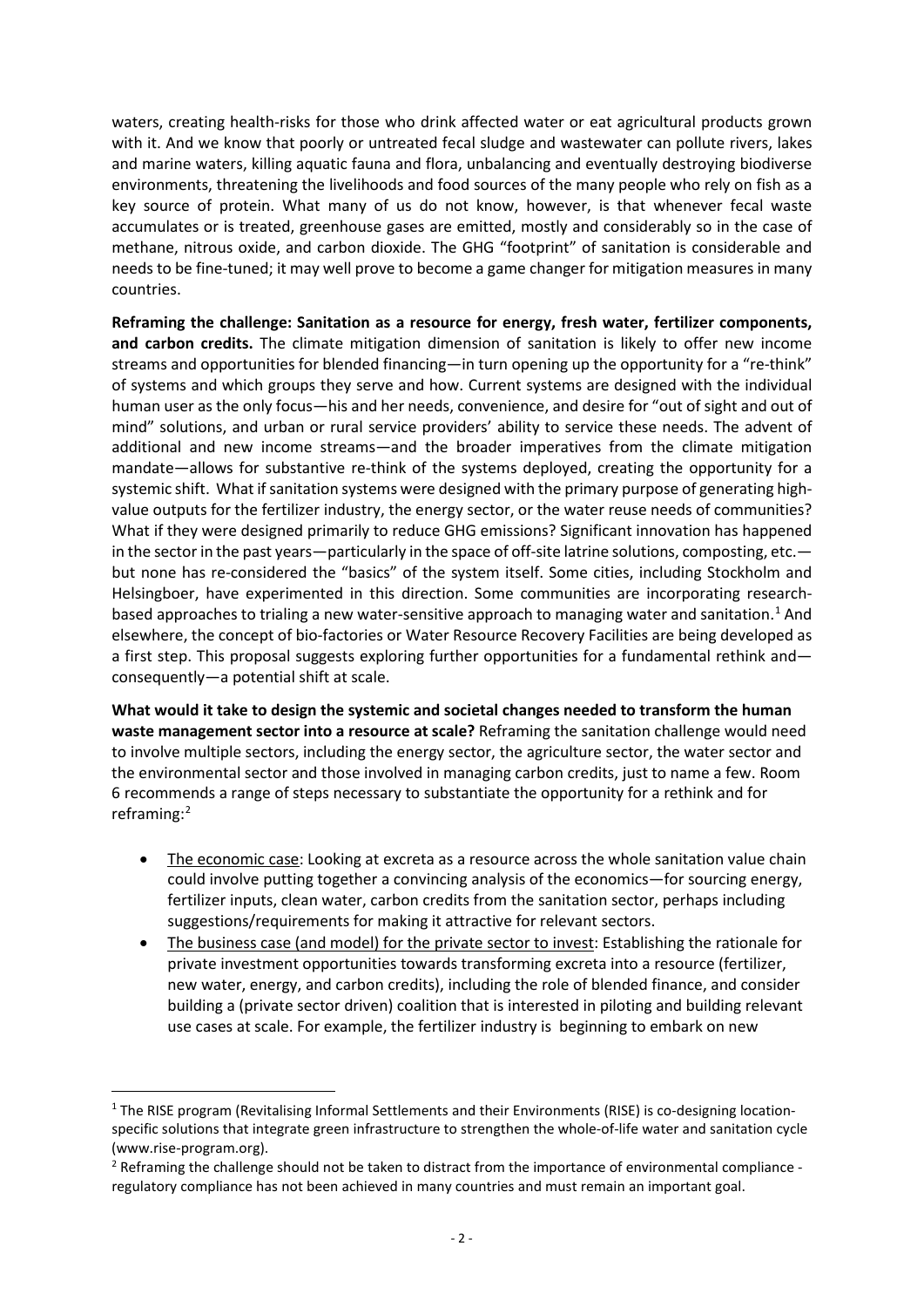transformation processes, following a food systems and circular economy approach, and while it is still early days, there is increasing interest in new paradigms.

- The technology and R&D dimension: While technology solutions themselves will not be the drivers for a systemic shift at scale, Room 6 group members felt it was important to note—if only as assurance—that technology solutions already exist and could be leveraged when moving towards turning human excreta into a *major* resource. To this end, efforts to reframe sanitation as an opportunity might need to involve new partnerships, identifying the hurdles/limitations for these technologies to be applied at scale.<sup>[3](#page-3-0)</sup>
- A fresh look at urban planning and circular economy thinking in the urban context: For reframing sanitation as an opportunity, innovative approaches to urban planning would be key and should play a major role in any initiative going forward. Of course, new urban plans would also offer the opportunity to bridge from an urban to a rural context, offering space for small and medium private operators to pick up on new opportunities.
- Societal and socio-political dimensions associated with addressing sanitation from new perspectives: Introducing a re-framing effort would need to pay attention to the "disgust factor" involved in anything that works with human excreta (regarding which good research already exists). It would also need to consider designing for involvement of key societal and socio-political change efforts to make sure the population feels and is secure in being serviced while other and new players and interests enter the field. Furthermore, just as with individual, family and community human excreta management, it is crucial that the contributions that women can make to the systemic changes, be integrated into the way forward—a fresh look at how women can contribute to this system approach, as leaders, and entrepreneurs would be a promising start.
- Pro-active leadership from government and government agencies. Any reframing of the challenge—and pursuit of solutions that bring new players into the fold—will need strong and constructive government leadership and support. Underlying issues—related to political interest, rules and frameworks for investment and businesses, the formalization of informal settlements, and so on—will require both government as a whole, and specific government agencies, to come to the table, and ideally to lead the way.

<span id="page-3-0"></span><sup>&</sup>lt;sup>3</sup> Several technologies and systems for co-composting of human waste for commercial use have been developed. The International Fertilizer Industry (IFA) is launching a new Task Force on Nutrient Recovery & Recycling, composed of members from different companies, including some that already work on specific technologies or already have pilot activities in place. Others are more in the start-up space but growing fast (e.g. 374water.org). Technologies already exist such as biomethane recovery with Methanis technology (biomethane use both for gas grid injection and for feeding bus fleets) or struvite recovery with Phosphogreen technology.